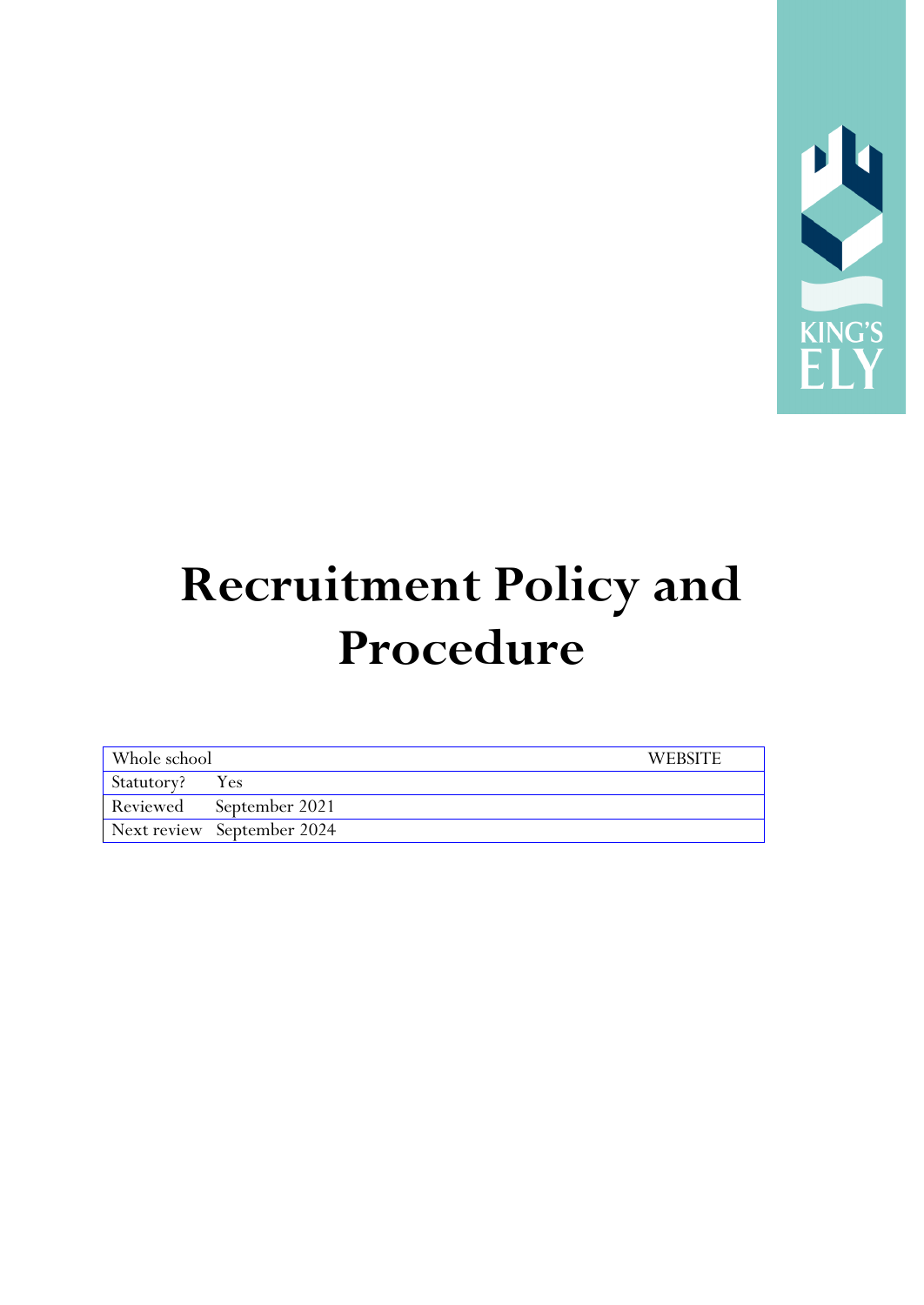# **INTRODUCTION**

King's Ely is committed to providing the best possible care and education for its pupils and to safeguarding and promoting the welfare of children and young people. The school aims to recruit staff that share and understand this commitment and to ensure that no applicant is treated unfairly.

To this end, the aims of the School's recruitment policy are as follows:

- $\triangleright$  To prevent unsuitable people working with children;
- $\triangleright$  To ensure the best possible personnel are recruited on the basis of merit, abilities, and suitability for the post;
- To ensure compliance with all relevant legislations, recommendations, guidance and requirements, including the statutory guidance published by the Department for Education (DfE), the Education (Independent School Standards) Regulations 2014 (ISSR), the National Minimum Standards for Boarding (NMS), Keeping Children Safe in Education (KCSIE 2021), Disqualifications under the Childcare Act 2006 (DUCA), the Prevent Duty Guidance for England and Wales 2015 (Prevent Duty Guidance) as well as guidance and recommendations from Independent Schools Inspectorate (ISI), the Disclosure & Barring Service (DBS), and the Cambridge and Peterborough Safeguarding Children Partnership Board (CPSCPB);
- $\triangleright$  To ensure that all applicants are considered equitably and consistently;
- $\triangleright$  To ensure that no applicant is treated unfairly by reason of a protected characteristic as defined within the Equality Act 2010.
- To ensure that King's Ely meets its commitment to safeguarding and promoting the welfare of children and young people by carrying out all necessary pre-employment checks.

Employees involved in the recruitment and selection of staff are responsible for familiarising themselves, and complying, with the provisions of this policy and the associated recruitment process. Those employees who have undertaken Safer Recruitment Training are listed in Appendix Two.

The School applies for an Enhanced Check for Regulated Activity in respect of all positions within the School which amount to regulated activity as defined in the Safeguarding Vulnerable Groups Act 2006 (as amended. The School is legally required to carry out preemployment checks as detailed in this procedure. Staff and prospective staff are required to provide the information to enable the School to undertake those checks applicable to the post or role applied for. The School will be required to provide certain information received from applicants to third parties, such as the DBS and the Teacher Regulation Agency. Failure to cooperate with the School and provide such information may result in the School being unable to meet its employment, safeguarding or legal obligations. The School will process personal information in accordance with its Privacy Notice.

Further detailed information regarding the King's Ely recruitment process is set out in the Recruitment Procedure and any queries concerning recruitment documentation or procedures should be directed to the King's Ely Business Manager.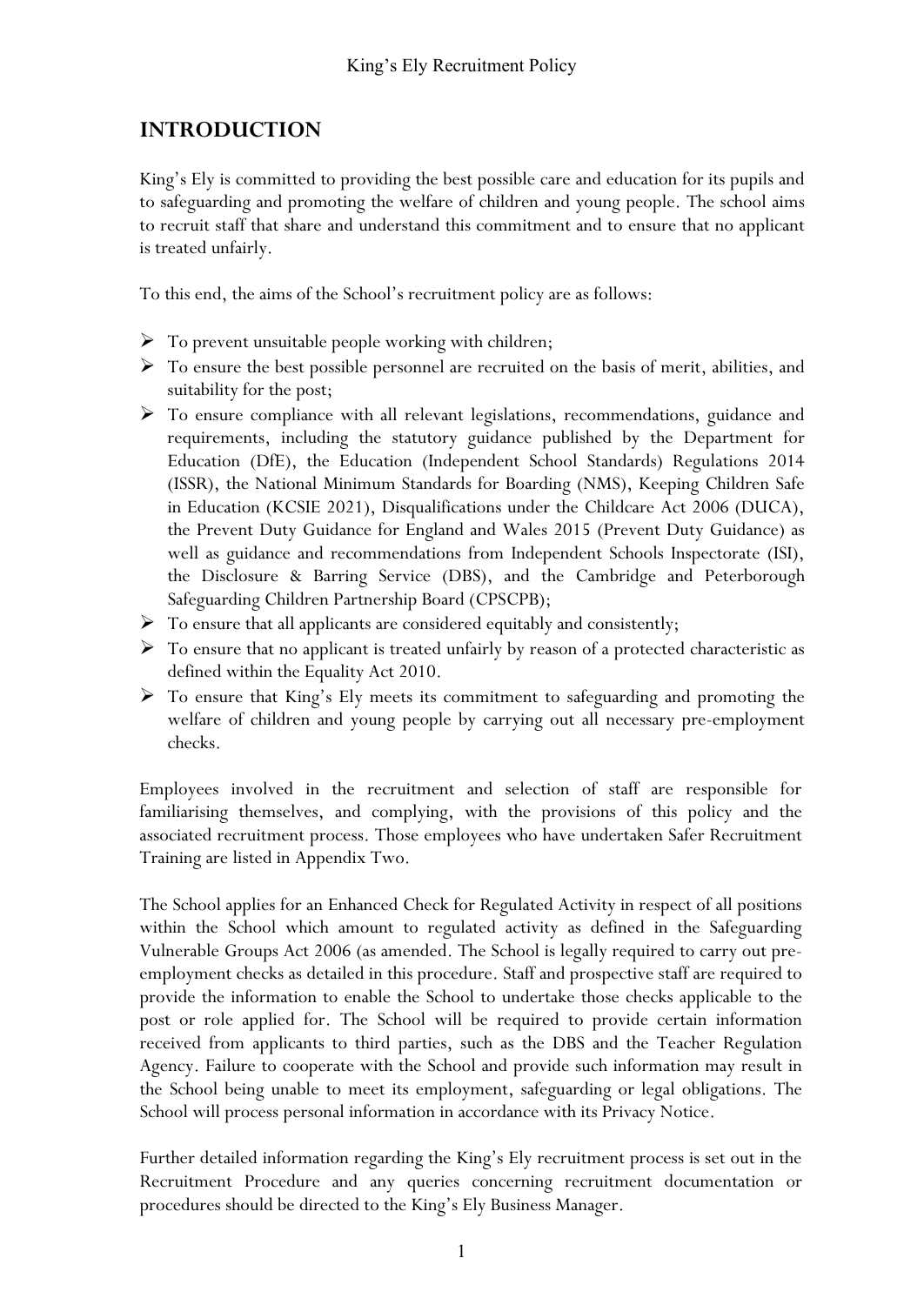## **SCOPE OF POLICY**

This policy applies to the whole school (including the EYFS) and applies to the recruitment of all staff (paid and unpaid). The definition of staff for the purposes of this policy can be applied as follows:

Any person working at the school whether:

- Under a contract of employment (this covers every employee, no matter what sort of work they do)
- Under a contract for services (this covers self-employed people arranged and/or paid direct by the school. It does not include those in a contract for services with others, subject to the exception immediately below);
- Or otherwise under a contract (this covers self-employed people who are arranged by the school for the purposes of the school but, for example, paid direct by parents, such as some peripatetic teachers and therapists. It does not include workers arranged privately by parents).
- But does not include Agency provided Supply Staff or a volunteer.

Included within the term staff are: teachers, peripatetic teachers and coaches, trainee teachers, teaching assistants, part-time staff, gap students, administrative staff, caretakers and other ancillary staff, staff appointed from overseas, pupils paid to work at school (for example after-school carers or Lifeguards).

The School has an ongoing legal duty to refer to the DBS any employee who has harmed, or poses a risk of harm, to a child where:

- the harm test is satisfied in respect of that individual;
- the individual has received a caution or conviction for a relevant offence, or if there is reason to believe that the individual has committed a listed relevant offence; and
- the individual has been removed from working (paid or unpaid) in regulated activity or would have been removed had they not left.

The legal duty to refer applies equally in circumstances where an individual is deployed to another area of work that is not regulated activity, or they are suspended.

Such referrals will be made as soon as possible after the resignation, removal, or redeployment of an individual.

The DBS will consider whether to bar the individual.

## **PLANNING AND ADVERTISING**

In order to promote and preserve the reputation of the school, and to ensure full compliance with statutory and other regulations, as inspected by ISI and other regulatory bodies, forward planning and well organised recruitment is vital. To attract and secure the best candidates it is important to be clear about the qualities, qualifications and experience a successful candidate should demonstrate, and to decide whether there are any particular matters that need to be mentioned in the advertisement for the post to preclude unwanted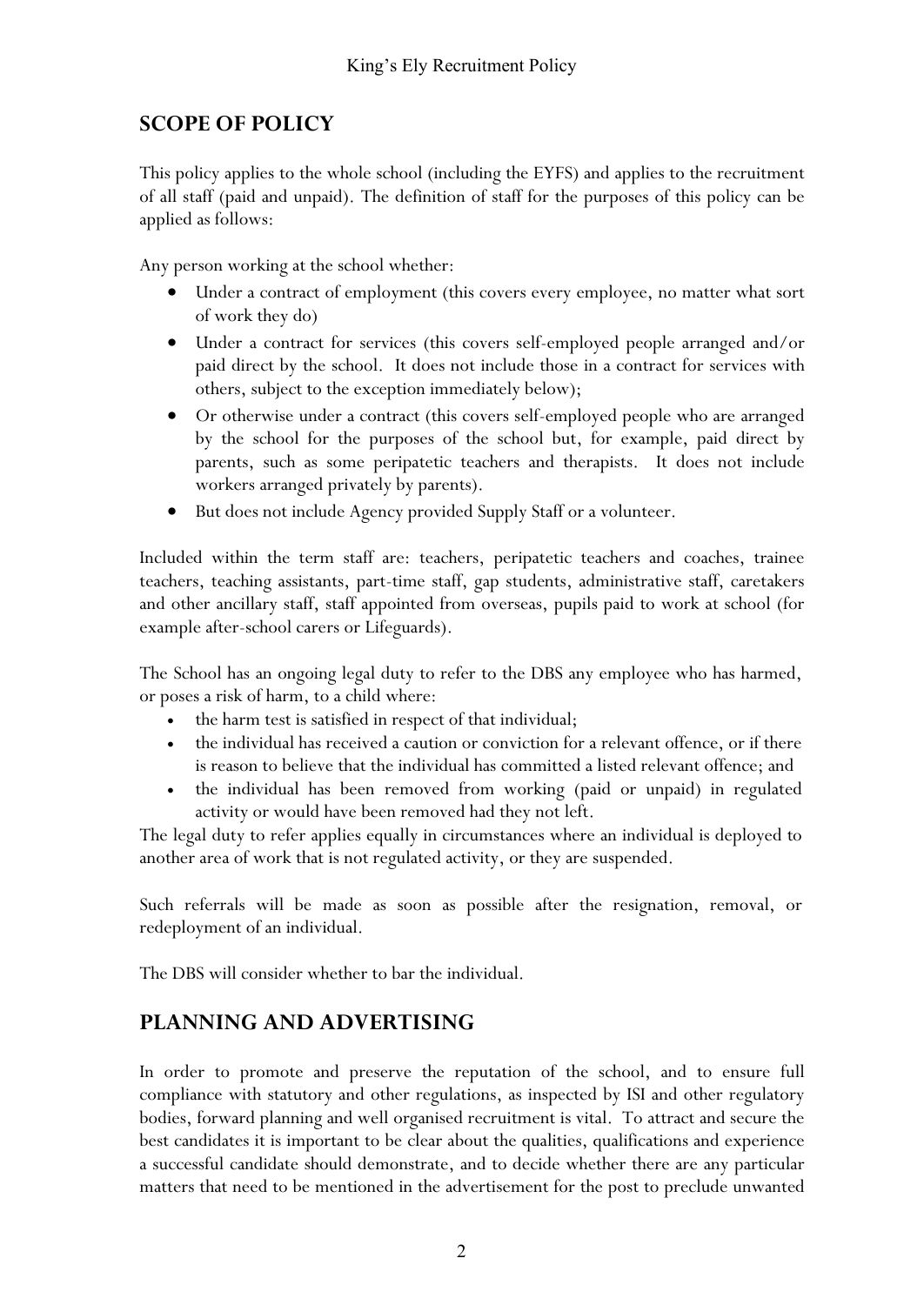applications.

All applicants will be advised that the School is committed to safeguarding and promoting the welfare of children and young people and that any previous employer of an applicant may be contacted by the School concerning their application.

# **JOB DESCRIPTION AND PERSON SPECIFICATION**

All posts in the school have responsibility to safeguard and promote the welfare of the pupils at the school. All staff have a responsibility to provide a safe environment in which children can learn and are part of the wider safeguarding system for children.

- The person specification will include the personal qualities, attitude and personal attributes needed to perform the role and describe the competence the successful candidate should be able to demonstrate.
- $\triangleright$  The job description will clearly state the main duties and responsibilities of the post, the experience and qualifications required to perform the job, the line management arrangements and the level of responsibility that the post holder will have for promoting and safeguarding the welfare of children and young people.
- $\triangleright$  All candidates will be assessed equally against the job description and person specification without exception or variation.

# **APPLICATION FORM**

The school's application form must be completed in full, without exception, in order to obtain core data from all applicants in a consistent format. A curriculum vitae will not be accepted in place of information within their application form but may be submitted by the candidate along with their application.

All application forms will be scrutinised to ensure that they are fully and properly completed, that the information provided is consistent, that it does not contain any discrepancies and to identify any gaps in employment. Incomplete applications will not be accepted and will be returned for completion, or if there is a suitable field of candidates, the application may be disregarded. Any anomalies or discrepancies or gaps in employment identified by the scrutiny will be noted and taken up as part of the consideration as to whether to short-list the applicant. In addition to gaps in employment, the reasons for a history of repeated changes of employment without any clear career or salary progression, or a mid-career move from a permanent to a temporary post will be explored and verified.

All applicants will be required to complete a self-declaration in which they will be requested to provide information about their criminal records history and other factors relevant to their suitability to work with children. This information will be considered and may be discussed at formal interview.

All candidates should be aware that provision of false information is an offence and could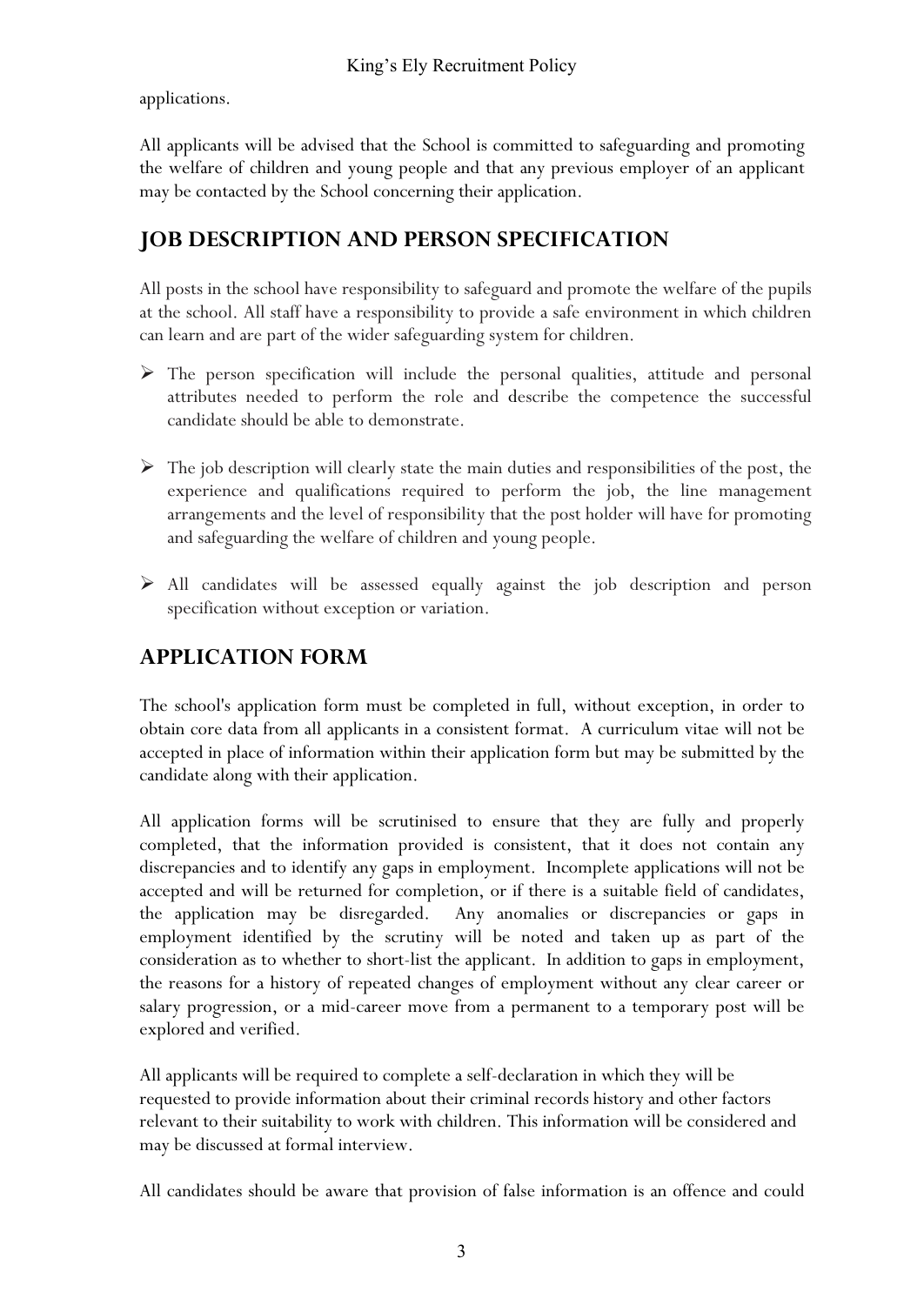result in the application being rejected or summary dismissal by the school if they have already been appointed, and a possible referral to the police and/or Disclosure and Barring Service (DBS).

Each applicant will be invited to complete an on-line survey on a voluntary basis so the school can capture and record the necessary equal opportunities and diversity data.

## **REFERENCES**

References will be requested directly from referees on all short listed candidates (including internal ones) to obtain standardised, objective, and factual information to support appointment decisions. All offers of employment will be subject to the receipt of a minimum of two satisfactory references, one of which must be from the applicant's current or most recent employer. Where an applicant is not currently employed a reference will be required from the most recent employer and the reason for leaving that employment will be sought. Where an applicant who is not currently working with children has done so in the past, a reference will also be obtained from the employer by whom the person was most recently employed in work with children. References or testimonials provided by the candidate, or an open reference or testimonial (i.e. To Whom It May Concern) are not accepted.

All references will be checked to ensure that all specific questions have been answered satisfactorily. If the answers are either unclear or insufficient information is provided, the referee will be contacted and asked to provide written answers or amplifications as appropriate. Irrespective of completeness, every written reference will be verified by a telephone call to the referee by HR. The information received will be checked against the application form and any discrepancy will be taken up with the applicant before appointment is confirmed.

If a reference should be taken over the telephone, then detailed notes will be taken, dated, and signed.

For recently retired/recent former staff being re-employed, references are still required but the focus should be more on seeking assurances there is no Safeguarding related concerns about the candidate working with children rather than whether they can do the job in question (the interview panel, as the present/most recent employer will know the job specific capabilities of the candidate and will previously have taken up references from past employers).

A referee who is a current or previous employee will be asked also whether the applicant has ever been the subject of a disciplinary procedure involving issues relating to the safety or welfare of a child (including those where the disciplinary sanction has expired) except where issues were deemed to have resulted from any allegation or concern found to have been malicious, false, not substantiated or unfounded; or whether allegations or concerns have been raised about the applicant that relate to the safety and welfare of children or young people, or behaviour, towards children and young people, not including any allegation or concern found to have been malicious, false, not substantiated or unfounded.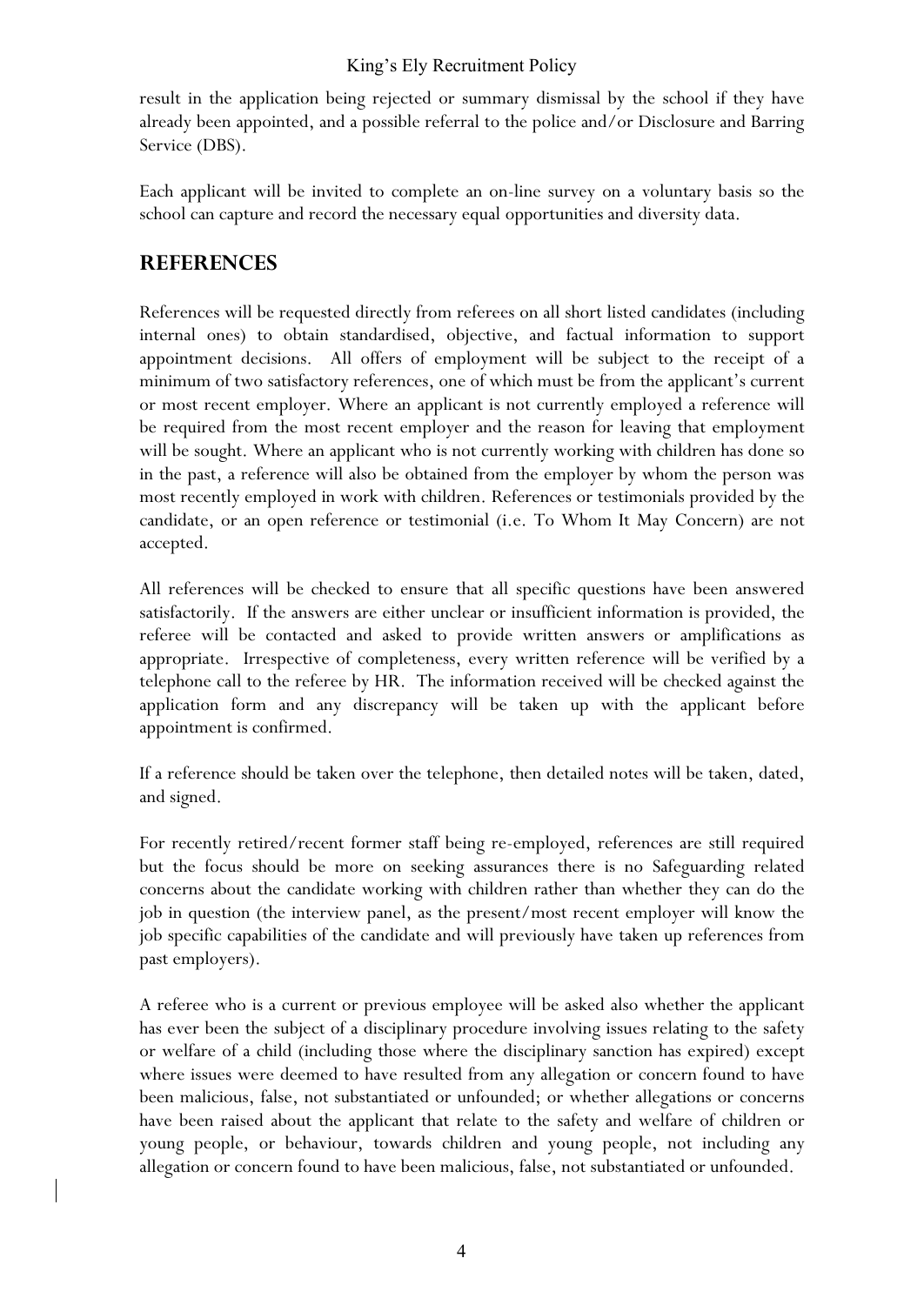The School will seek to take up references on short listed candidates prior to interview, wherever possible. References may however be taken up after interview by exception/agreement.

All references given or received will be treated as confidential which means that the applicant will not usually be provided with a copy.

All references received from a school must be countersigned by the Head of that School.

## **INTERVIEWS**

#### **Invitation to Interview**

The school will short list applicants by reviewing all application forms received to determine which applicants will be invited for interview. The short list will be determined according to the relevance and applicability of their professional attributes and personal qualities to the role. The short list will be conducted by at least 2 members of staff involved in the appointment procedure. Short listed applicants will be invited to formal interview. The interview will assess the merits of each candidate against the job and person specifications and explore suitability to work with children and young people. The selection process will always include a face-to-face interview, even if only one candidate.

All candidates invited to interview must bring with them original documents confirming any educational and professional qualifications that they have referred to in their application and/or are necessary or relevant for the post. Candidates must also bring with them the necessary original documents to confirm their identity and address and right to work in the UK.

In accordance with best practice the School asks candidates invited for interview to provide their birth certificate to verify identity and check any unexplained discrepancies in their employment and education history. The School does not discriminate on the grounds of age.

Candidates with a disability who are invited to interview are asked to inform the school of any necessary reasonable adjustments or arrangements to assist them in attending the interview.

Covid-19 alternative interview procedure: Subject to national guidance from the DBS in consideration of the Coronavirus pandemic, the School may when such guidelines permit offer a face-to-face online interview vis an appropriate platform such as Zoom; and when DBS guidance allows to accept electronic copies of educational and professional qualifications. The original educational and professional qualifications to be provided to the School at the first opportunity that the candidate has when visiting the school.

#### **Interview Panel**

The interview will be conducted in person by a panel consisting of a minimum of two interviewers. The panel members will: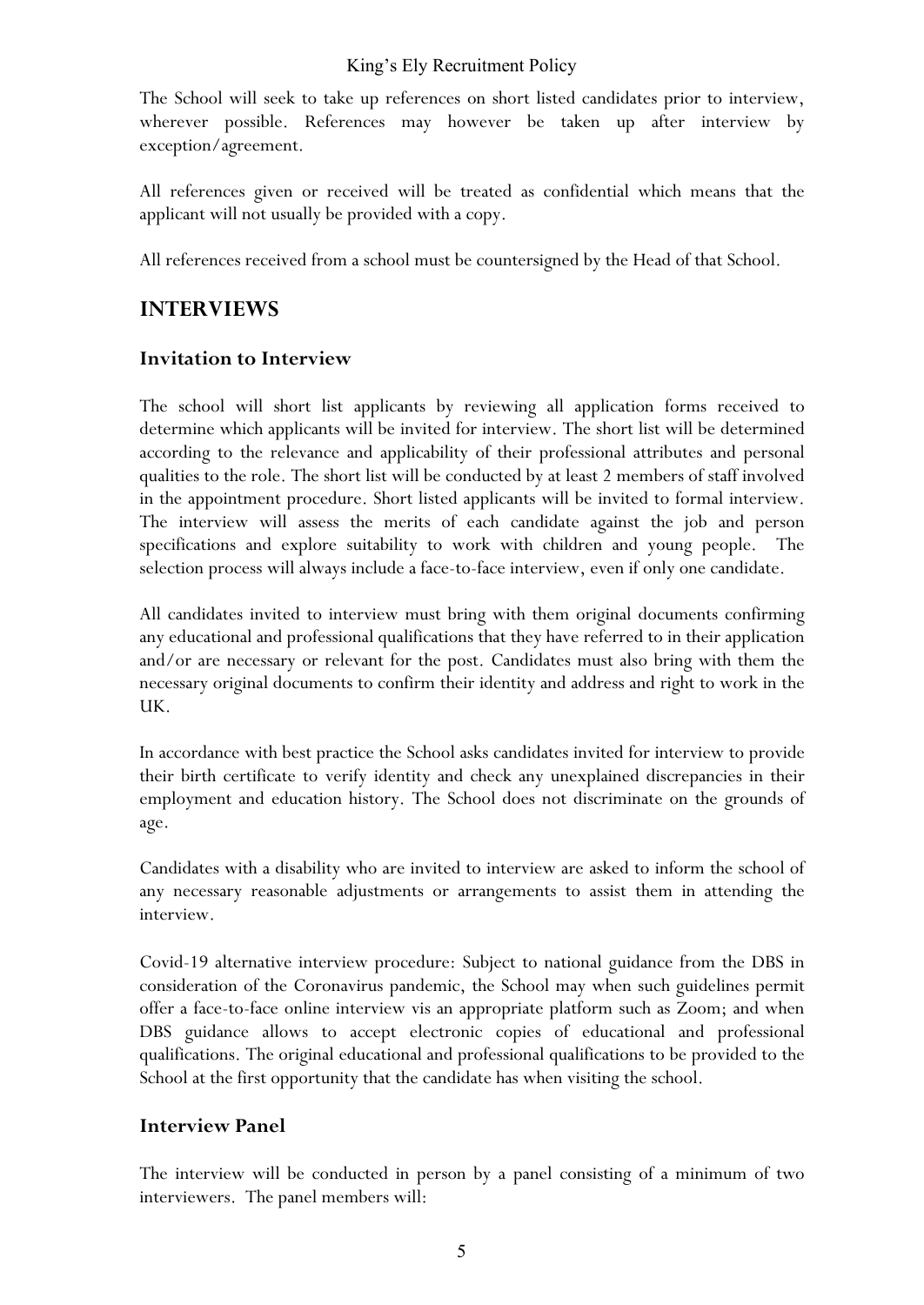- $\triangleright$  have the necessary authority to recommend appointment;
- $\triangleright$  be appropriately trained<sup>[1](#page-6-0)</sup>;
- have agreed the nature of questions to be asked of all candidates relating to the requirements of the post. Issues will be explored based on information received in the candidate's application form and references and will include suitability to work with children.

As part of the interview process, all interviewees will be expected to answer a series of safeguarding questions designed to ensure suitability to work with children. For academic staff, this will be done as part of the Pastoral Interview and for support staff the questions will be included in the main interview. In both cases, the answers given will be recorded.

# **CRIMINAL RECORDS POLICY**

As the majority of staff will be engaging in regulated activity an enhanced DBS certificate including barred list information will be required. King's Ely will refer to the guidance issued by the Department for Education (DfE), '*Keeping Children Safe in Education'*, and any amended versions in carrying out the requisite DBS checks.

The school will comply with its obligations regarding the retention and security of records in accordance with the DBS Code of Practice and its obligations under its Data Protection Policy.

# **APPOINTMENT**

## **Conditional Offer of Appointment: Pre-Appointment Checks**

Offers of appointment will be dependent upon the satisfactory completion of all recruitment checks, including the following:

- $\triangleright$  receipt of at least two satisfactory references (if not already received);
- $\triangleright$  verification of the candidate's identity (including evidence of right to work in the UK, see Home Office 'Right to Work Checklist'; and their birth certificate as one form of identity unless there is good reason why this cannot be provided);
- satisfactory Enhanced DBS Disclosure (with barred list check if required);
- $\triangleright$  for a candidate to be employed to undertake any form of teaching work/instruction (including for example sports coaches, club and activity staff and peripatetic music teachers) a check that the candidate is not the subject of a prohibition, or interim prohibition order issued by a professional conduct panel on behalf of the Teacher Regulation Agency, a Prohibition Order issued by the Secretary of State, or sanction, restriction or prohibition issued by the Teacher Regulation Agency or other equivalent body in the UK is required. Additionally, for candidates who have carried out teaching work outside the UK, the School will ask the applicant to obtain from the

<span id="page-6-0"></span> $<sup>1</sup>$  All candidates will be interviewed, at some point during the selection process, by at least one member of staff</sup> who has received Safer Recruitment Training from Cambridgeshire County Council Education Safeguarding Team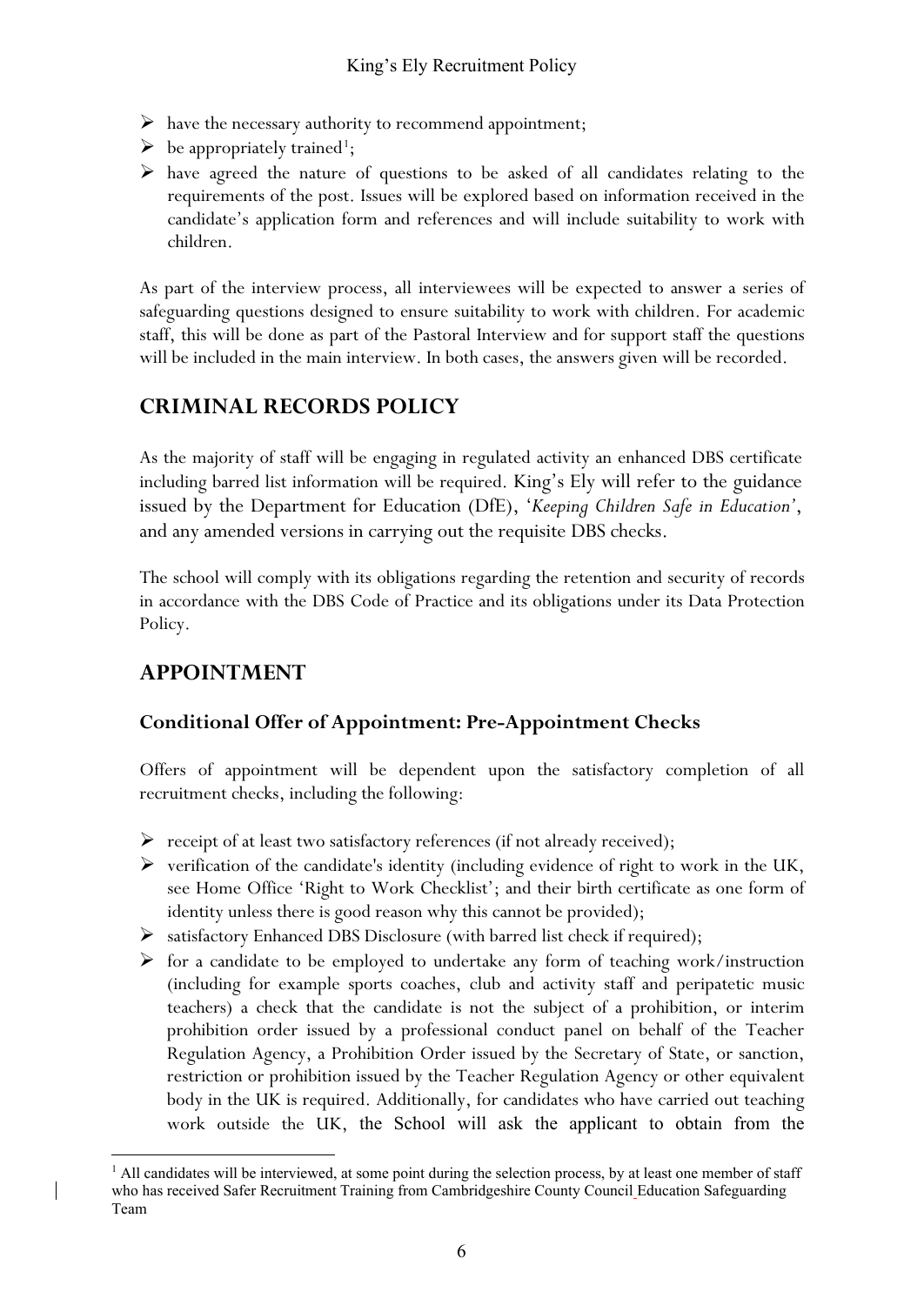professional regulating authority of the teaching profession in each country in which they have worked as a teacher evidence which confirms that they are not aware of any reason why the applicant may be unsuitable to work as a teacher and they have not imposed any sanctions or restrictions on the applicant which renders them unable or unsuitable to work at the School. Sanctions and restrictions issued by a regulating authority of another country will not prevent a person from working as a teacher at the School. However, the School will take all relevant information into account in determining whether an applicant is suitable to work at the School; and

- $\triangleright$  for a candidate to be employed in early years childcare (up to the age of 5) or later years childcare (up to the age of 8) or the management of such settings, a selfdeclaration is required to confirm that the candidate has not committed certain specified offences which would disqualify them from working in childcare;
- $\triangleright$  for a candidate to be employed in a management role (for example, Heads, members of the Senior Leadership Team, Heads of Department), a check will be carried out (via the DBS) for a 'prohibition from management of independent schools direction';
- $\triangleright$  has the appropriate level of mental and physical fitness to carry out their responsibilities and receipt of a Declaration of Medical Fitness<sup>[2](#page-7-0)</sup>;
- $\triangleright$  verification of qualifications and/or professional status (where required for the post);
- $\triangleright$  verification of successful completion of statutory induction period (for teaching posts applies to those who obtained QTS after 7 May 1999);
- $\triangleright$  In the case of re-employing staff with a break in service of less than three months, statutory checks will be carried out as applicable and non-statutory checks (for example a safeguarding interview) will be carried out as decided on a case by case basis. In effect, a re-employed candidate will go through all the checks a new employee would go through, save their DBS if the gap in employment is less than three months;
- $\triangleright$  where the successful candidate has worked or been resident outside of the UK during the past five years, it is the policy of King's Ely to undertake additional recruitment checks (unless the person has already worked in regulated activity in a school in the UK since returning from overseas):
	- o Those who have travelled overseas for holidays up to three months in duration or as a GAP year student for up to six months overseas will not be subject to this check provided their normal place of residence prior to and since has been in UK and they provide a written self-declaration that whilst overseas they have not been involved in, cautioned, or prosecuted for any criminal activity overseas save speeding offences;
	- o Anyone who has previously lived or worked outside of the UK within the past five years but has lived in the UK for at least 12 months prior to application for the position will be asked to provide contact details for two overseas suitable referees. Satisfactory character references will need to be obtained from overseas referees prior to any appointment being confirmed;
	- o Those who are applying for a position from overseas, save exempt categories above, or are within 12 months of returning from living/working overseas will need to provide a Police Certificate of Good Conduct (or national equivalent) from their overseas country of residence prior to any offer of employment being confirmed. The cost of obtaining this certificate will be borne by the applicant. Applicants and line managers will also need to consider the time such a

<span id="page-7-0"></span><sup>&</sup>lt;sup>2</sup> The school is aware of its duties under the Equality Act 2010. No job offer will be withdrawn without first consulting with the applicant, considering medical evidence and considering reasonable adjustments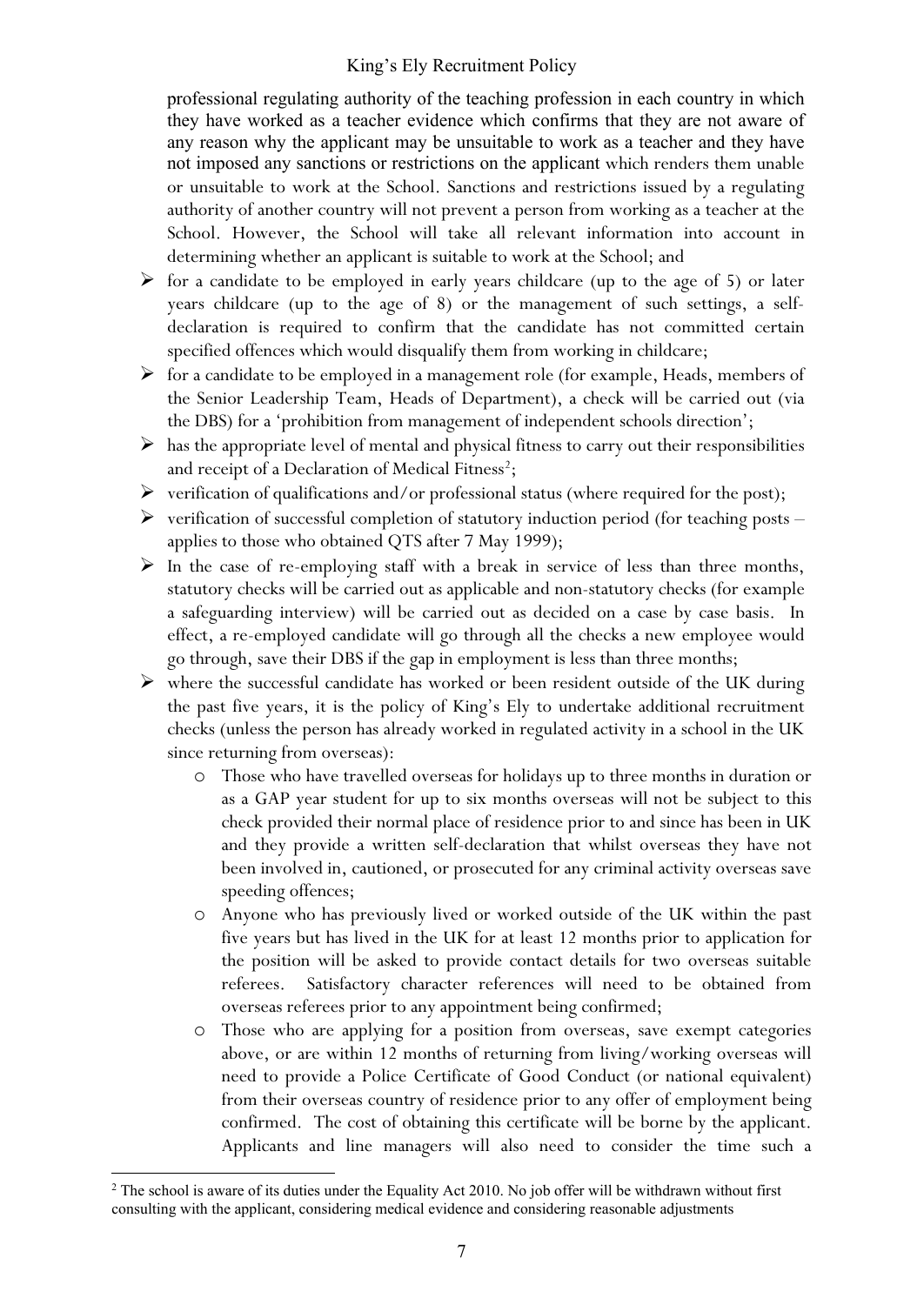certificate might take to obtain in terms of the starting date of the position. For some countries it should be noted that a Certificate of Good Conduct can only be applied for whilst still resident in that country (e.g. UAE).

- o Where the veracity of documentation issued by some countries' law enforcement authorities is in doubt or where a country will not issue a Certificate of Good Conduct as the person concerned has already left that country, additional references should be sought.
- o Any Offer Letter to applicants falling into the above category will be time limited such that significant delays in obtaining necessary overseas checks and references may render the Offer null and void.

The School will follow KCSIE 2021 guidance and may accept a DBS Disclosure from a successful applicant's previous employer, subject to the written consent of the applicant and where there has been no gap in employment of 3 months or more. A barred list check will be carried out before commencing employment at the school.

## **Volunteers (unpaid staff) and Self-Employed Staff**

Volunteers and self-employed staff (such as Visiting Music Teachers or Coaches) are also seen by children as safe and trustworthy adults. Therefore, the school will adopt recruitment measures as appropriate, which may include an enhanced DBS disclosure<sup>[3](#page-8-0)</sup>.

In all cases, the use of regular volunteers should be reported to an appropriate member of the Senior Leadership Team who will carry out a risk assessment and use professional judgement and experience in deciding upon the formality of the recruitment process to be followed, consulting KCSIE 2021 Flowchart of Disclosure & Barring Service criminal records check and barred list checks (see KCSIE 2021 Part Three), KCSIE Statutory Guidance on Regulated Activity (see KCSIE 2021 Part Four), King's Ely Recruitment Matrix and ISI Commentary on the Regulatory Requirements as necessary. The Risk Assessments will be retained.

## **Contractors (and employees of third parties including visiting professionals other than supply agencies)**

Children will not be allowed in areas where builders are working, for health and safety reasons, so these workers should not have contact with children. However, arrangements will be put in place with contractors, via the contract where possible, and third party employers, to ensure that any of their staff that are considered likely to come into contact with pupils, undergo appropriate checks and are made fully aware of the school's safeguarding procedures. In accordance with KCSIE 2021 and ISSR a proportional risk based approach will be undertaken and, as a minimum, written confirmation will be required from the contractor's employer that the following checks have been undertaken before the contractor starts working at the school:

- barred list check for those in regulated activity;
- appropriate level of DBS check;

<span id="page-8-0"></span><sup>&</sup>lt;sup>3</sup> It should be noted that a school may not request an enhanced DBS check with barred list check for anyone working in the school or college who is not in regulated activity but may request an enhanced DBS check without a barred list.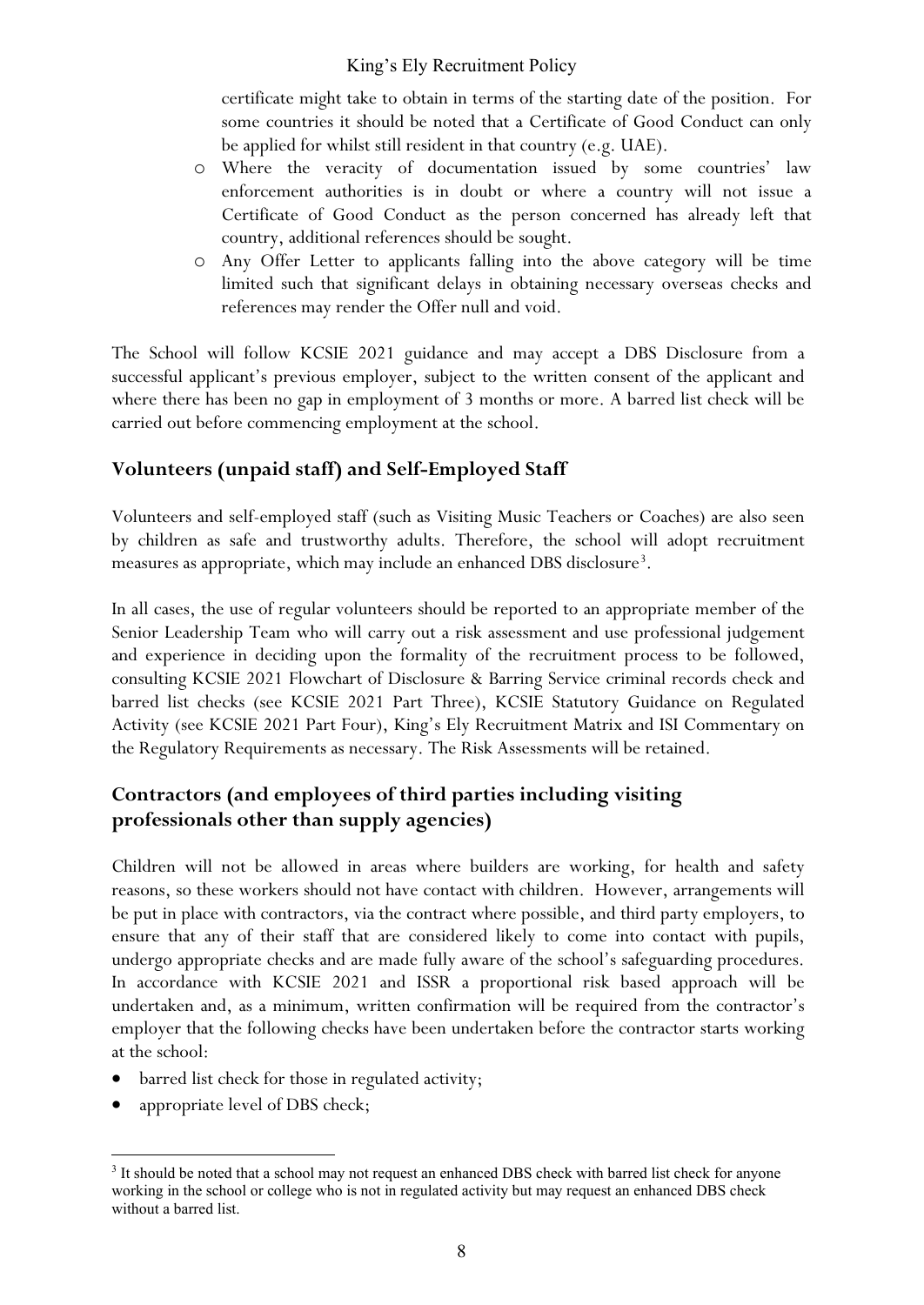- identity check on arrival;
- any other role specific checks where applicable

The KCSIE 2021 Flowchart of Disclosure & Barring Service criminal records check and barred list checks, KCSIE 2021 Annex F Statutory Guidance on Regulated Activity, King's Ely Recruitment Matrix and ISI Commentary on the Regulatory Requirements should be checked as necessary.

## **Supply Staff (including Agency)**

King's Ely does not generally employ agency staff but instead maintains a register of supply staff. The recruitment process for staff on the supply register is the same as that for all other employees; supply staff are interviewed, and all pre-employment checks are carried out in accordance with school policy (all staff on the supply register are required to subscribe to and maintain their subscription to the DBS Update Service). If supply staff are engaged through an employment business or a professional "Temp Agency", the school will require written confirmation from the Supply Agency that the required pre-appointment checks have been completed as appropriate to the post and the person, as set out in this policy. The School will see the DBS Disclosure and their identity checks will be undertaken upon arrival at the School and will record this information on the SCR.

### **Trainee/Student Teachers**

A Trainee Teacher or Student Teacher working at King's Ely is likely to engage in regulated activity.

It is the responsibility of the Teacher Training Provider to undertake all the necessary preemployment checks as appropriate to the post and the person. The school will require written information from the initial Teacher Training provider that the required pre-appointment checks have been completed as set out in this Policy.

A Trainee Teacher or Student Teacher who is employed by the school will be subject to the same recruitment process as for all other employees and the satisfactory completion of all necessary pre-employment checks as set out in this Policy.

## **Governors**

All members of the Governing Body are subject to the following checks: Identity; DBS (enhanced DBS including barred list check); right to work in UK; overseas EEA check (where appropriate); prohibition from management (Section 128 direction check); disqualification under the Childcare Act 2006; Prohibition from Teaching as for any other teaching staff (if any teaching work is to be undertaken); disqualification as a Charity Trustee or Senior Manager of a charity under the Charities Act 2011. The chair of Governors is required to undergo checks via the DfE, including an enhanced DBS check counter-signed by the Secretary of State.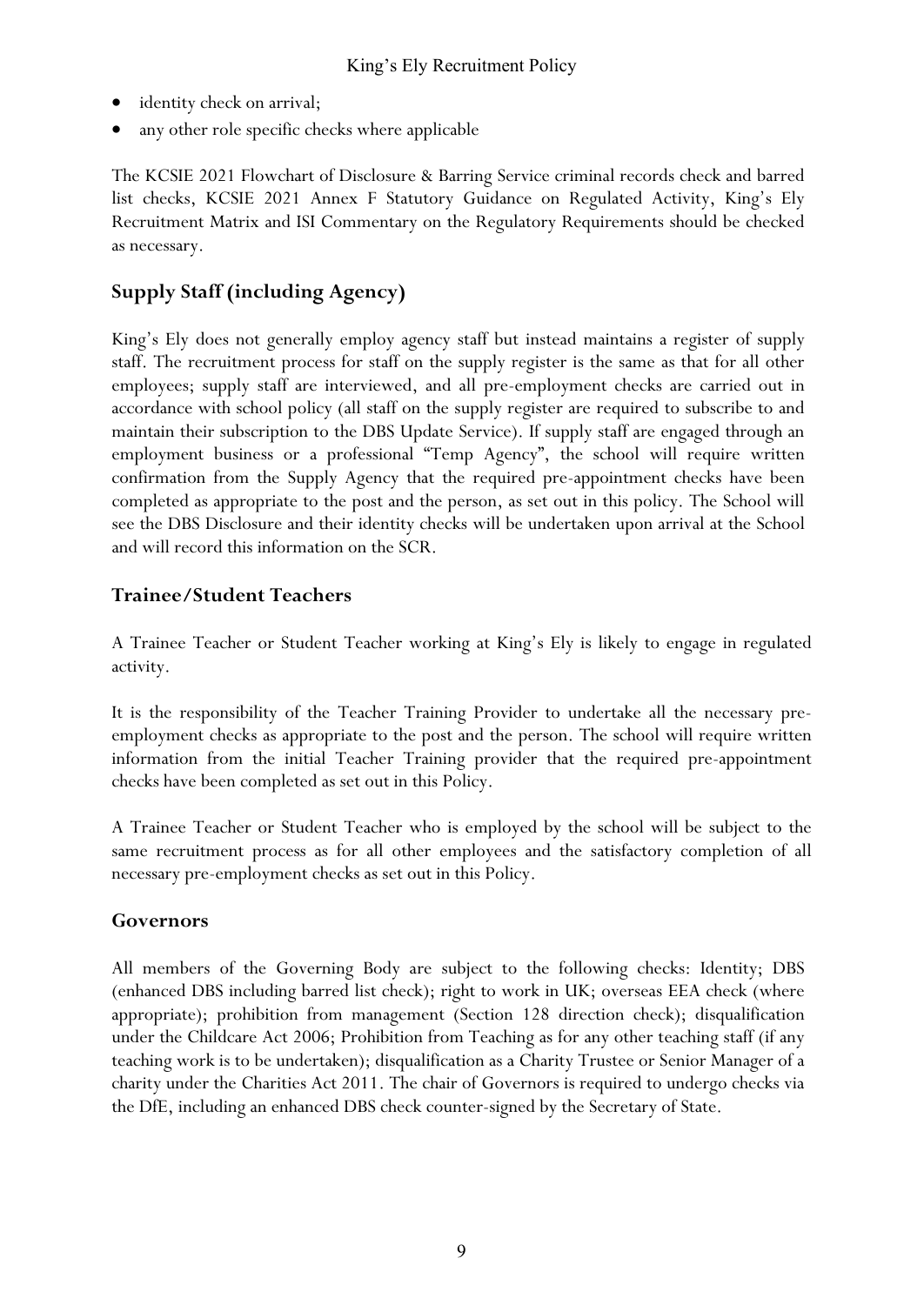## **Visiting Speakers**

King's Ely has procedures in place in order to fulfil its obligation under the Prevent duty<sup>[4](#page-10-0)</sup> to ensure the suitability of any visiting speakers who are not subject to vetting checks (as they will not be left alone with pupils).A visiting speaker must only be invited with the permission of the Principal, Head of Section, Vice Principal Academic or DSL. When organising visiting speakers, Heads of Section must complete an online risk assessment (which automatically sends the details of the visitor to the Personnel Coordinator for inclusion on the Single Central Register) and must ensure that the visitor is appropriately supervised<sup>[5](#page-10-1)</sup>. This risk assessment will include such formal and informal background information as is reasonable in the circumstances to decide whether to invite and/or permit the speaker to attend the School.

The School will have due regard to this policy, the Prevent Duty Guidance and the definition of 'extremism' set out in KCSIE 2021 which states: "extremism is the vocal or active opposition to our fundamental values, including democracy, the rule of law, individual liberty and the mutual respect and tolerance of different faiths and beliefs. This also includes calling for the death of members of the armed forces Radicalisation refers to the process by which a person comes to support terrorism and extremist ideologies associated with terrorist groups'.

All visiting speakers will be required to sign in and sign out, wear a visitors' badge and be accompanied by a fully vetted School employee. In fulfilling its Prevent Duty, the School does not discriminate on the grounds of race, colour, nationality, ethnic or national origin, religion or religious belief, sex or sexual orientation, marital or civil partnership status, disability or age.

## **Post-Appointment Induction**

There will be an induction programme for all newly appointed staff; regardless of previous experience<sup>[6](#page-10-2)</sup>. The purpose of the induction programme prior to commencing employment is to:

- $\triangleright$  provide training and information about the school's policies and procedures, including Health and Safety and Child Protection;
- $\triangleright$  ensure all staff receive and have read and understood the most up-to-date version of KCSIE 2021 Part 1 and Annex B (or Annex A only for those for whom English is a second language or not directly involved with children);
- $\triangleright$  ensure all staff receive the Cambridgeshire County Council Basic Child Protection Training;
- $\triangleright$  support individuals appropriate to their role;
- $\triangleright$  confirm the conduct expected of staff within the school;
- $\triangleright$  provide opportunities for a new member of staff to discuss issues or concerns about their role and responsibilities;

<span id="page-10-0"></span><sup>4</sup> a duty under S.26 of the Counter-Terrorism and Security Act 2015 "*to have due regard to the need to prevent people from being drawn into terrorism*".

<span id="page-10-1"></span><sup>5</sup> Please refer to the *[King's Ely Supervision of Contractors & Visitors to the site](http://firefly.kings-ely.cambs.sch.uk/staff-admin-1/policies)*

<span id="page-10-2"></span><sup>6</sup> As set out in the New Staff Induction Checklists, which are specific to each section of the School (including the EYFS)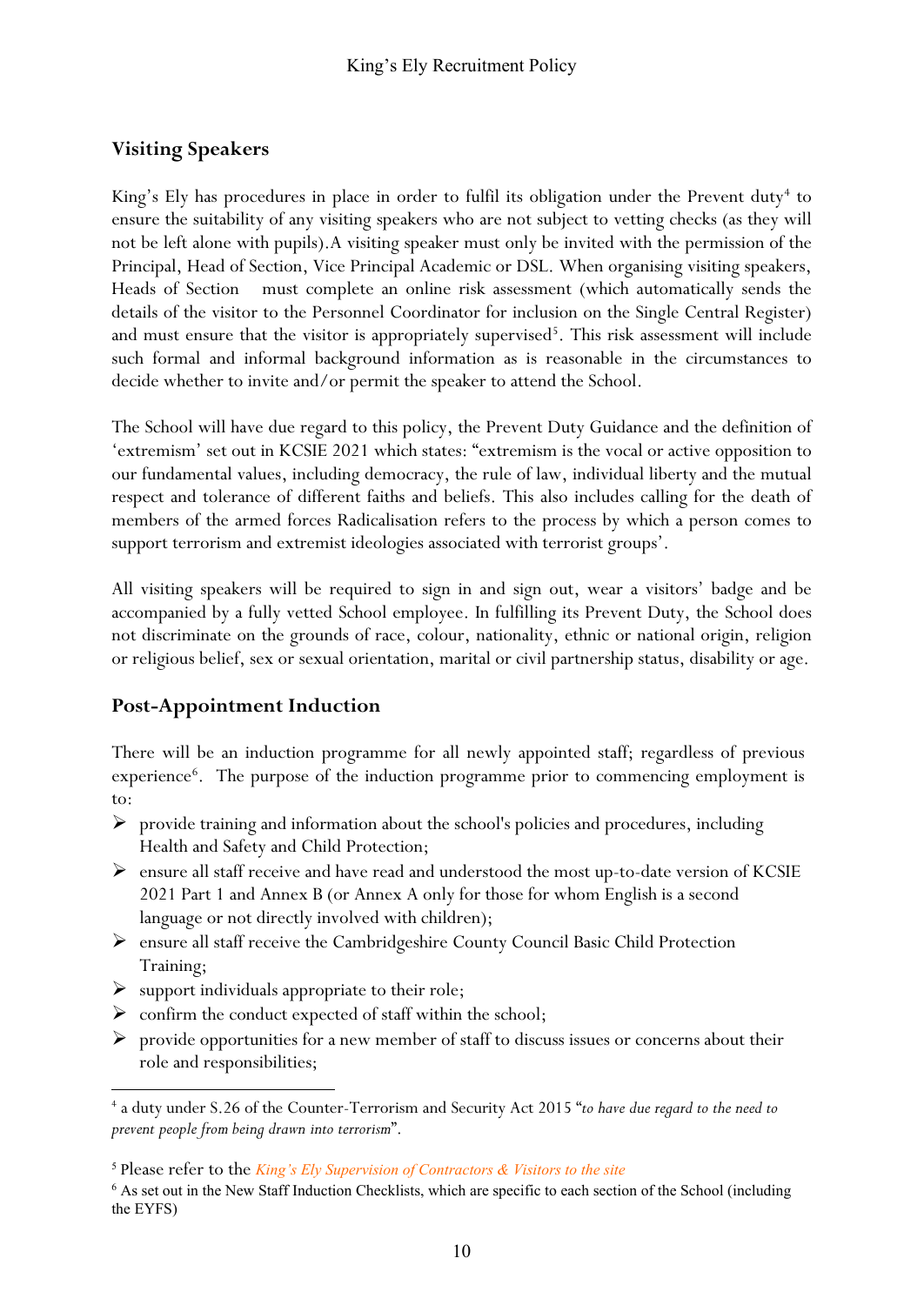$\triangleright$  enable the person's line manager or mentor to recognise any concerns or issues about the person's ability or suitability and address them immediately.

#### **Single Central Register**

Schools are required to maintain a single central record of pre-appointment checks for all staff (whether employed full time or part time or volunteer and whether paid or unpaid), which is the Single Central Register (SCR).

The King's Ely SCR is kept in electronic form. The SCR records the minimum information required by KCSIE 2021 and ISSR and additional information relevant to safeguarding and safe recruitment at King's Ely.

#### **Zero hours contracts**

Fixed term zero hours contracts of 2 years may be offered to staff following retirement from King's Ely. Such contracts are renewable by agreement.

## **RELATED POLICIES**

This policy should be read in conjunction with the following other school policies:

- $\triangleright$  Safeguarding (including Child Protection) Policy.
- Disability Policy & Accessibility Plan;
- $\triangleright$  Equal Opportunities and Diversity Policy;
- Child Protection Statement
- $\triangleright$  Prevent Action Plan;
- > The School Privacy Notice.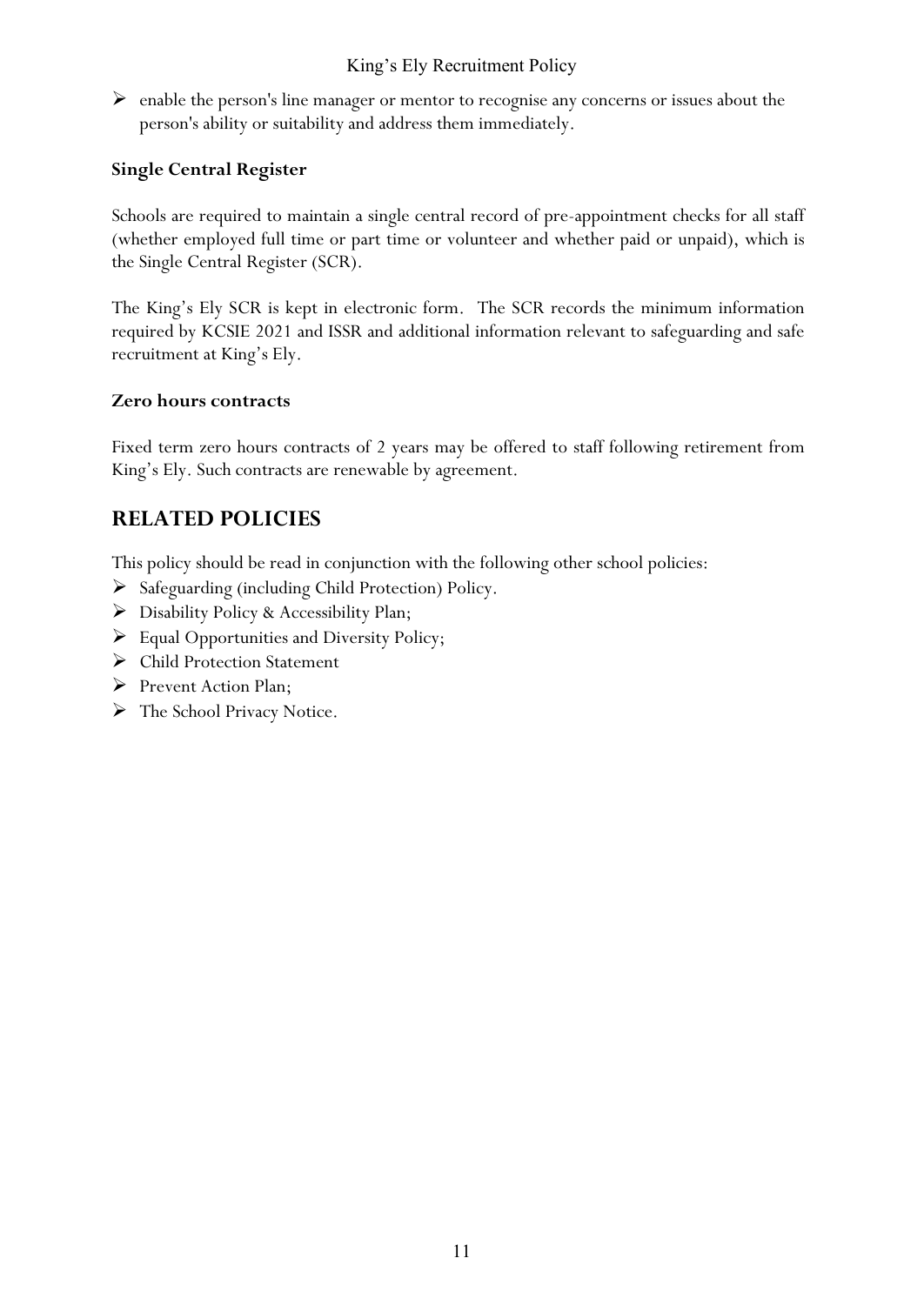## **APPENDIX ONE – RECRUITMENT OF EX-OFFENDERS**

The School will not unfairly discriminate against any candidate for employment on the basis of conviction or other details revealed. The School makes appointment decisions on the basis of merit and ability. If an individual has a criminal record this will not automatically bar him/her from employment within the School. Instead, each case will be decided on its merits in accordance with the objective assessment criteria set out below.

All candidates should be aware that provision of false information is an offence and could result in the application being rejected or summary dismissal if they have been appointed, and a possible referral to the police and/or DBS.

Under the relevant legislation, it is unlawful for the School to employ anyone who is included on the lists maintained by the DBS of individuals who are considered unsuitable to work with children. In addition, it will also be unlawful for the School to employ anyone who is the subject of a disqualifying order made on being convicted or charged with the following offences against children: murder, manslaughter, rape, other serious sexual offences, grievous bodily harm or other serious acts of violence.

It is a criminal offence for any person who is disqualified from working with children to attempt to apply for a position within the School. The School will report the matter to the Police and/or the DBS if:

- the School receives an application from a disqualified person;
- is provided with false information in, or in support of an applicant's application; or
- the School has serious concerns about an applicant's suitability to work with children.

In the event that relevant information (whether in relation to previous convictions or otherwise) is volunteered by an applicant during the recruitment process or obtained through a disclosure check, the School will consider the following factors before reaching a recruitment decision:

- whether the conviction or other matter revealed is relevant to the position in question;
- the seriousness of any offence or other matter revealed;
- the length of time since the offence or other matter occurred;
- whether the applicant has a pattern of offending behaviour or other relevant matters;
- whether the applicant's circumstances have changed since the offending behaviour or other relevant matters; and
- the circumstances surrounding the offence and the explanation(s) offered by the convicted person.

If the post involves regular contact with children, it is the School's normal policy to consider it a high risk to employ anyone who has been convicted at any time of any the following offences: murder, manslaughter, rape, other serious sexual offences, grievous bodily harm or other serious acts of violence, serious class A drug related offences, robbery, burglary, theft, deception or fraud.

If the post involves access to money or budget responsibility, it is the School's normal policy to consider it a high risk to employ anyone who has been convicted at any time of robbery, burglary, theft, deception, or fraud.

If the post involves some driving responsibilities, it is the School's normal policy to consider it a high risk to employ anyone who has been convicted of drink driving.